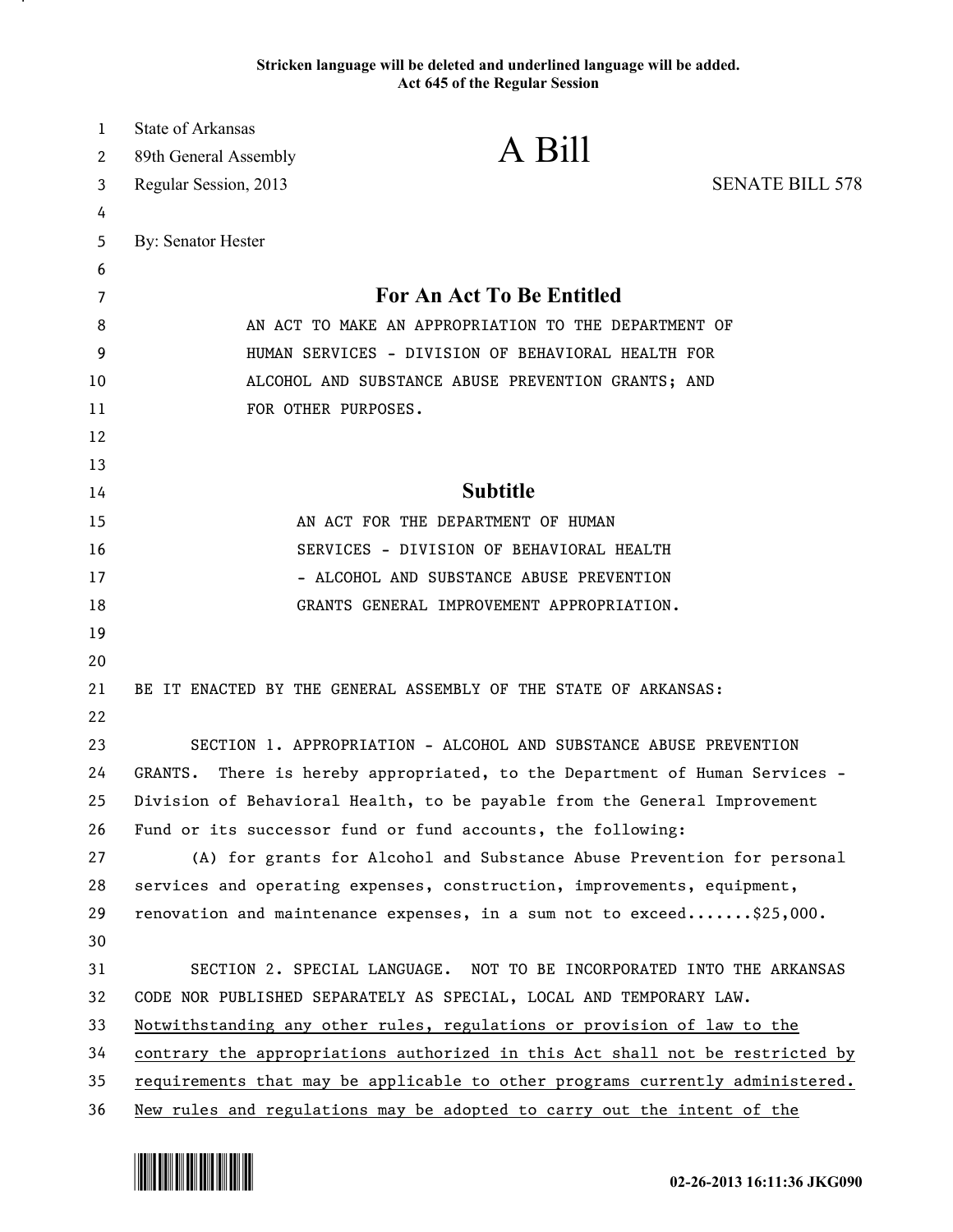## General Assembly regarding the appropriations authorized in this Act.

 SECTION 3. DISBURSEMENT CONTROLS. (A) No contract may be awarded nor obligations otherwise incurred in relation to the project or projects described herein in excess of the State Treasury funds actually available therefor as provided by law. Provided, however, that institutions and agencies listed herein shall have the authority to accept and use grants and donations including Federal funds, and to use its unobligated cash income or funds, or both available to it, for the purpose of supplementing the State Treasury funds for financing the entire costs of the project or projects enumerated herein. Provided further, that the appropriations and funds otherwise provided by the General Assembly for Maintenance and General Operations of the agency or institutions receiving appropriation herein shall not be used for any of the purposes as appropriated in this act. (B) The restrictions of any applicable provisions of the State Purchasing Law, the General Accounting and Budgetary Procedures Law, the Revenue Stabilization Law and any other applicable fiscal control laws of this State and regulations promulgated by the Department of Finance and Administration, as authorized by law, shall be strictly complied with in disbursement of any funds provided by this act unless specifically provided otherwise by law. 

 SECTION 4. LEGISLATIVE INTENT. It is the intent of the General Assembly that any funds disbursed under the authority of the appropriations contained in this act shall be in compliance with the stated reasons for which this act was adopted, as evidenced by the Agency Requests, Executive Recommendations and Legislative Recommendations contained in the budget manuals prepared by the Department of Finance and Administration, letters, or summarized oral testimony in the official minutes of the Arkansas Legislative Council or Joint Budget Committee which relate to its passage and adoption. 

 SECTION 5. EMERGENCY CLAUSE. It is found and determined by the General Assembly, that the Constitution of the State of Arkansas prohibits the appropriation of funds for more than a one (1) year period; that the effectiveness of this Act on July 1, 2013 is essential to the operation of the agency for which the appropriations in this Act are provided, and that in the event of an extension of the legislative session, the delay in the

02-26-2013 16:11:36 JKG090